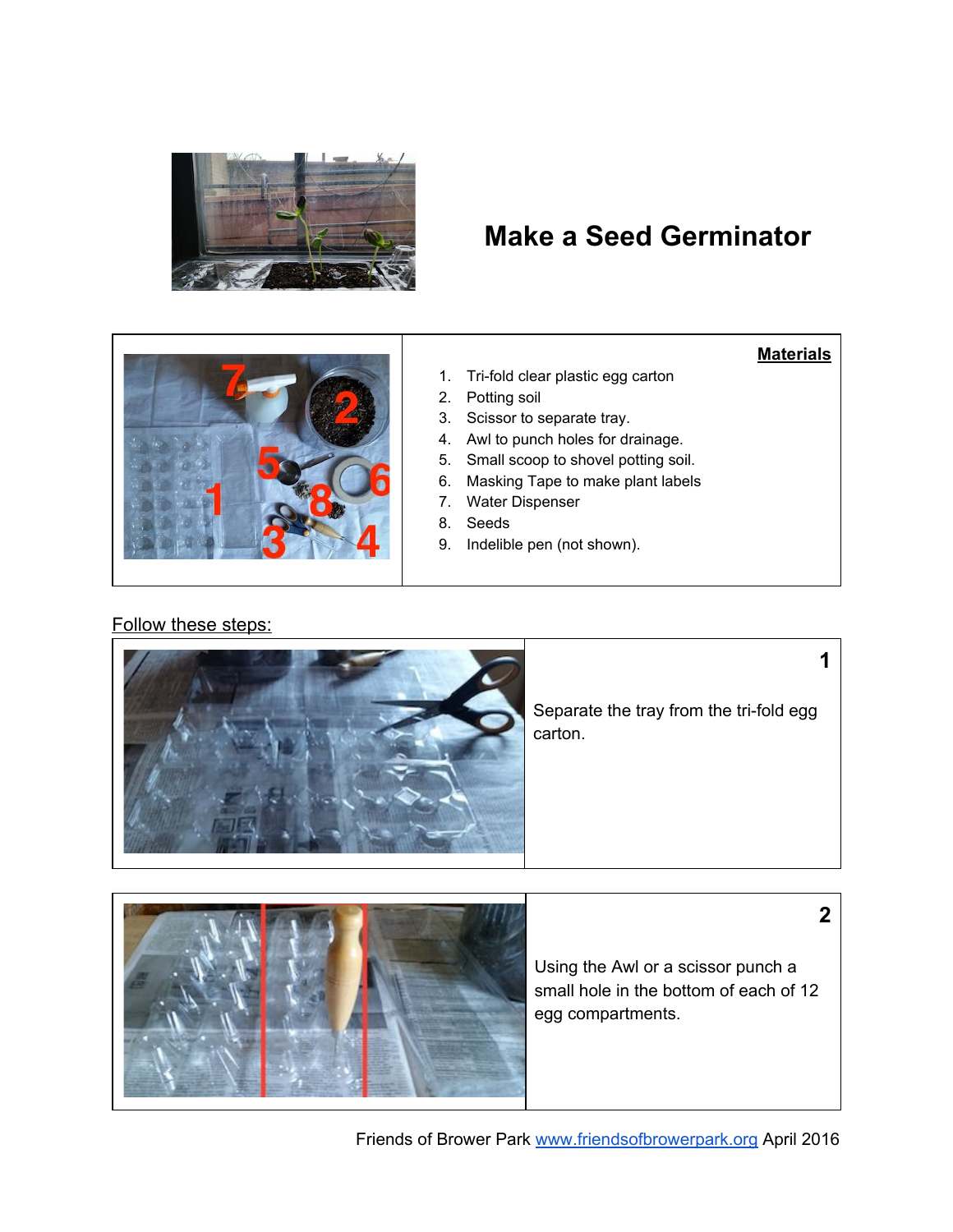

Place the punctured side down in the tray. The punctures allow for drainage and access to water.

**3**

**4**



| Fill each seed compartment with soil. Allow<br>the compartment separators to show.<br><b>Callingham</b><br><b>EXEMPLE DAM</b><br><b>CATALLINE AND ARRANGEMENT</b><br>washing face holy in their |
|-------------------------------------------------------------------------------------------------------------------------------------------------------------------------------------------------|
|-------------------------------------------------------------------------------------------------------------------------------------------------------------------------------------------------|

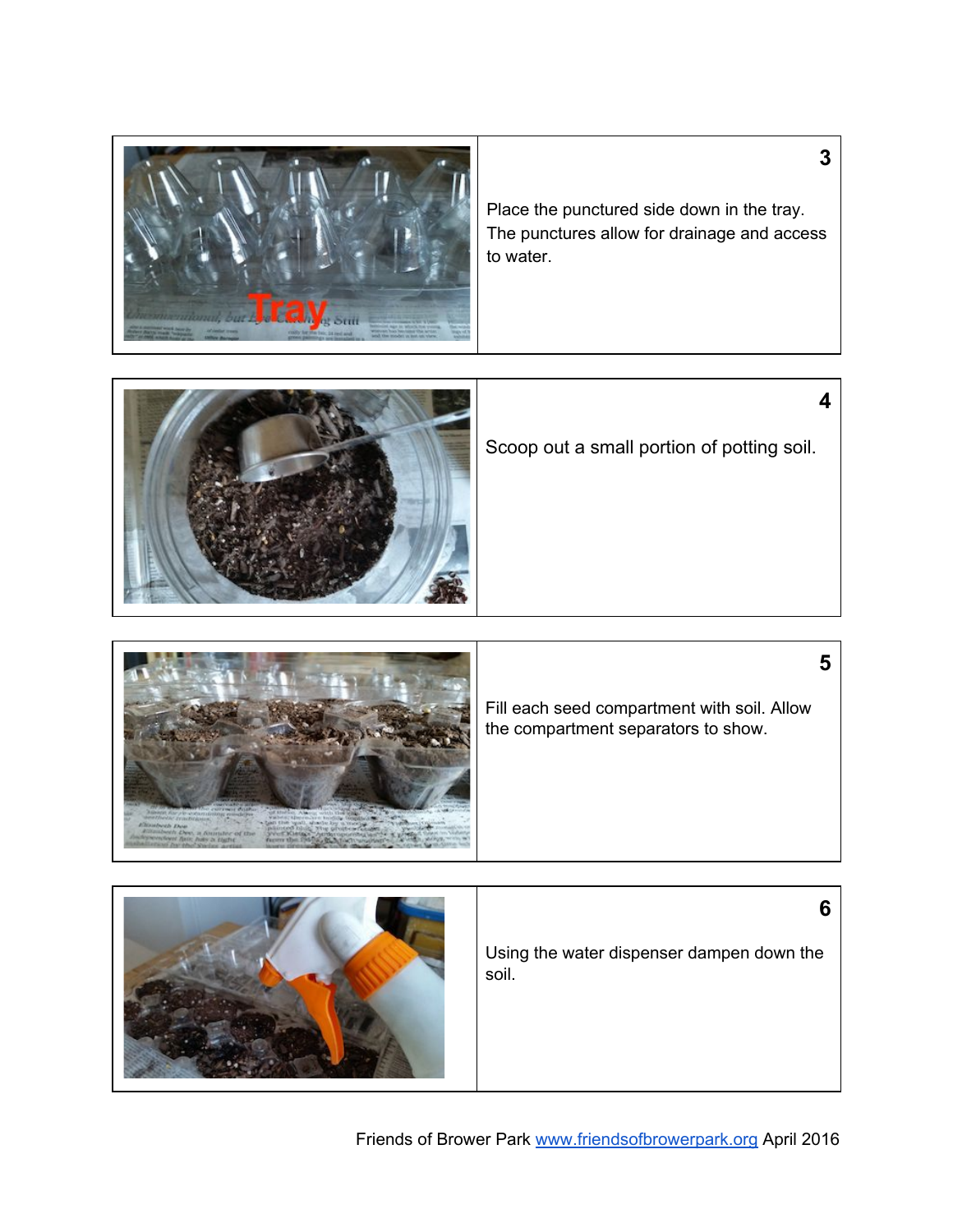





Friends of Brower Park [www.friendsofbrowerpark.org](http://www.friendsofbrowerpark.org/) April 2016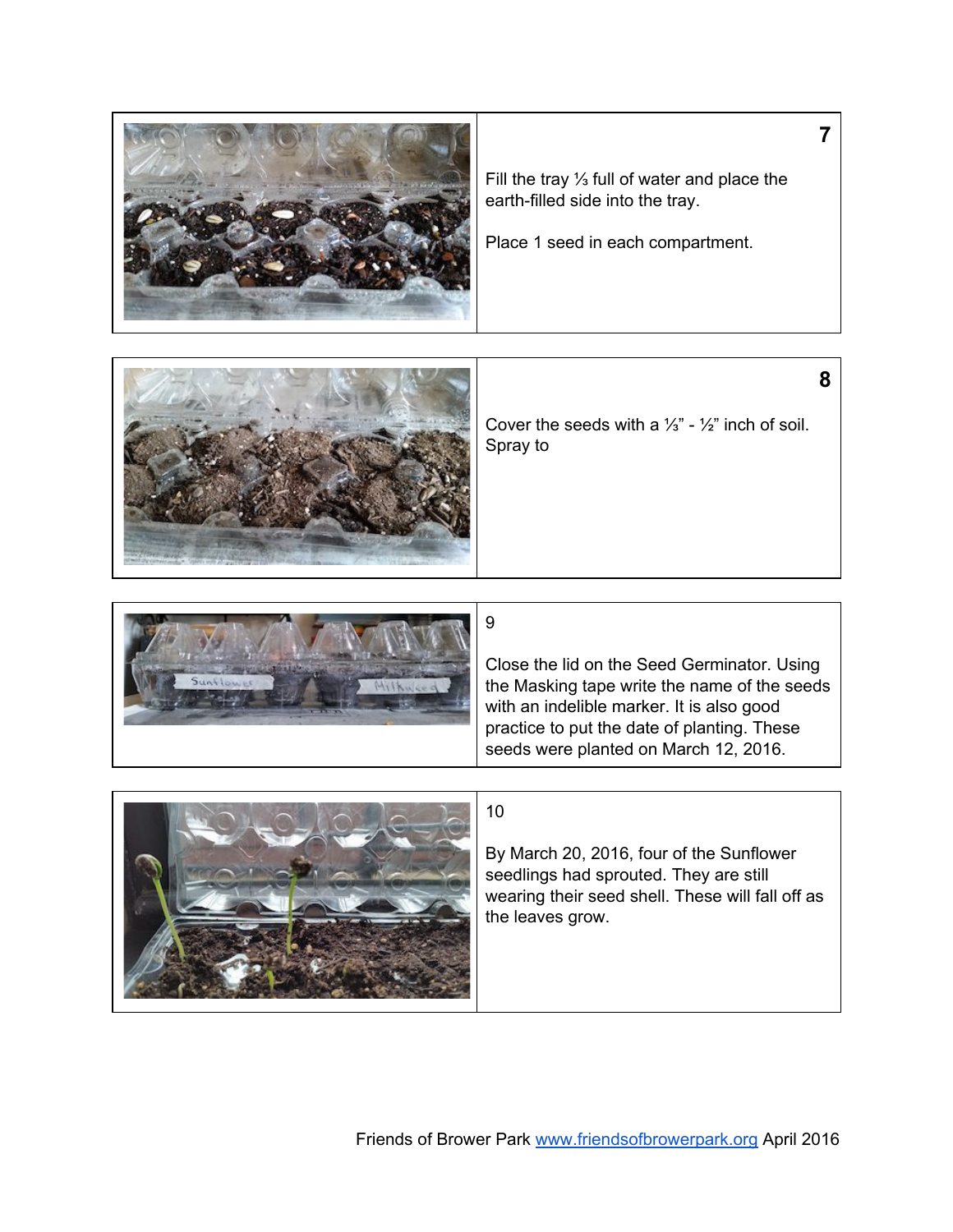## **The How's and Why's of Plants**

## *What is Topsoil?*

Soil (top soil) is a thin layer of material that is on the Earth's surface in which plants have their *roots. It is made up of weathered rock and decayed plant and animal material and forms over a* long period of time. Healthy soil is made up of 35%-40% air and water with more air than water. *Sand particles are in the majority followed by silt then clay.*

## *What is in the soil?*

- *● Sand particles–lightweight soil, that is freedraining but cannot hold nutrients.*
- *● Silt particles–holds water, can be difficult to drain; holds a limited amount of nutrients.*
- *● Clay particles–holds water but can become heavy and waterlogged when wet; can hold onto nutrients.*
- *● Water–clings to soil particles (silt,clay) allowing plant roots to drink.*
- *● Air–fills gaps in the soil allowing plant roots and animals to breathe.*
- *● Organic matter–includes manure, leaf mould and compost that releases nutrients into the soil slowly as it rots and improves water holding. It helps hold the soil together.*
- *● Animals–insects, bacteria and earthworms that help to break down organic dead matter.*

## *What is a seed?*

*Many plants begin as seeds. Seeds come in a diverse number of sizes, shapes and colors. Inside the seed is an embryo, a tiny plant, and the endosperm which supply the embryo with food. The cotyledons are small leaf structures that stores food for the embryo plant and through photosynthesis. The seed coat protects the embryo from injury and drying out.*



## *What does a seed need to germinate?*

*Seeds require oxygen, water and the proper temperature to germinate. Different types of seeds have different light and temperature requirements. When the right conditions have been met the embryo plant begins to grow. It pushes open the seed coat. Tiny leaves appear and push out of the soil. Roots grow down into the soil. Some seeds need cold temperatures (winter season) to break down their seed coat. This is called stratification.*